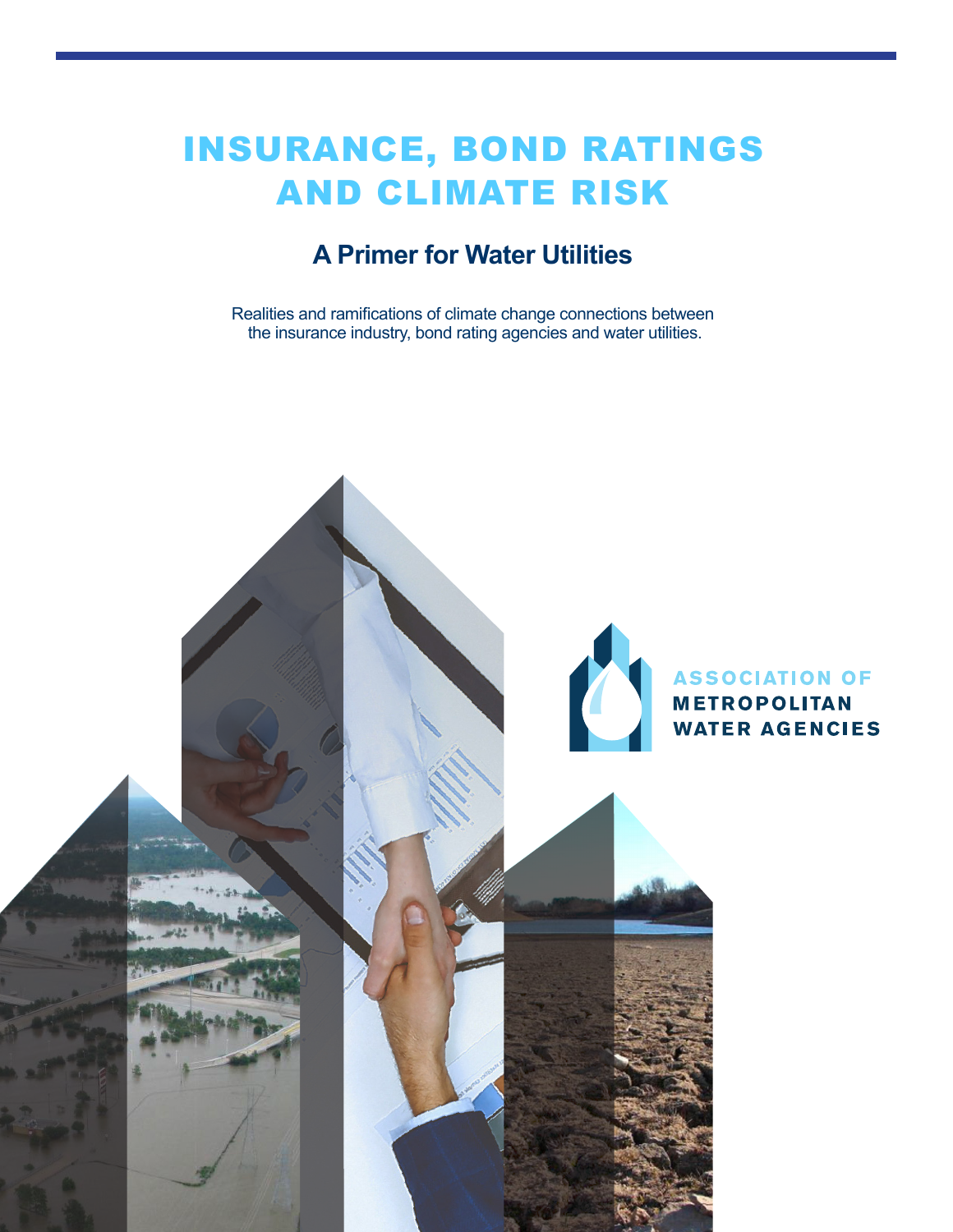Copyright October 2019 Association of Metropolitan Water Agencies

#### Acknowledgements

AMWA thanks Keely Brooks, Jerry Brown, Ted Chapman, James Curbeam, Mike Gorlin, Kavita Heyn, Dave Lipsky, Rosemary Menard, Alyssa Scharr, and Doug Yoder for their detailed suggestions, which greatly improved this paper. And special thanks to Paul Fuller, who responded to many questions about this topic and whose original presentation to AMWA's sustainability committee sparked the idea for this paper.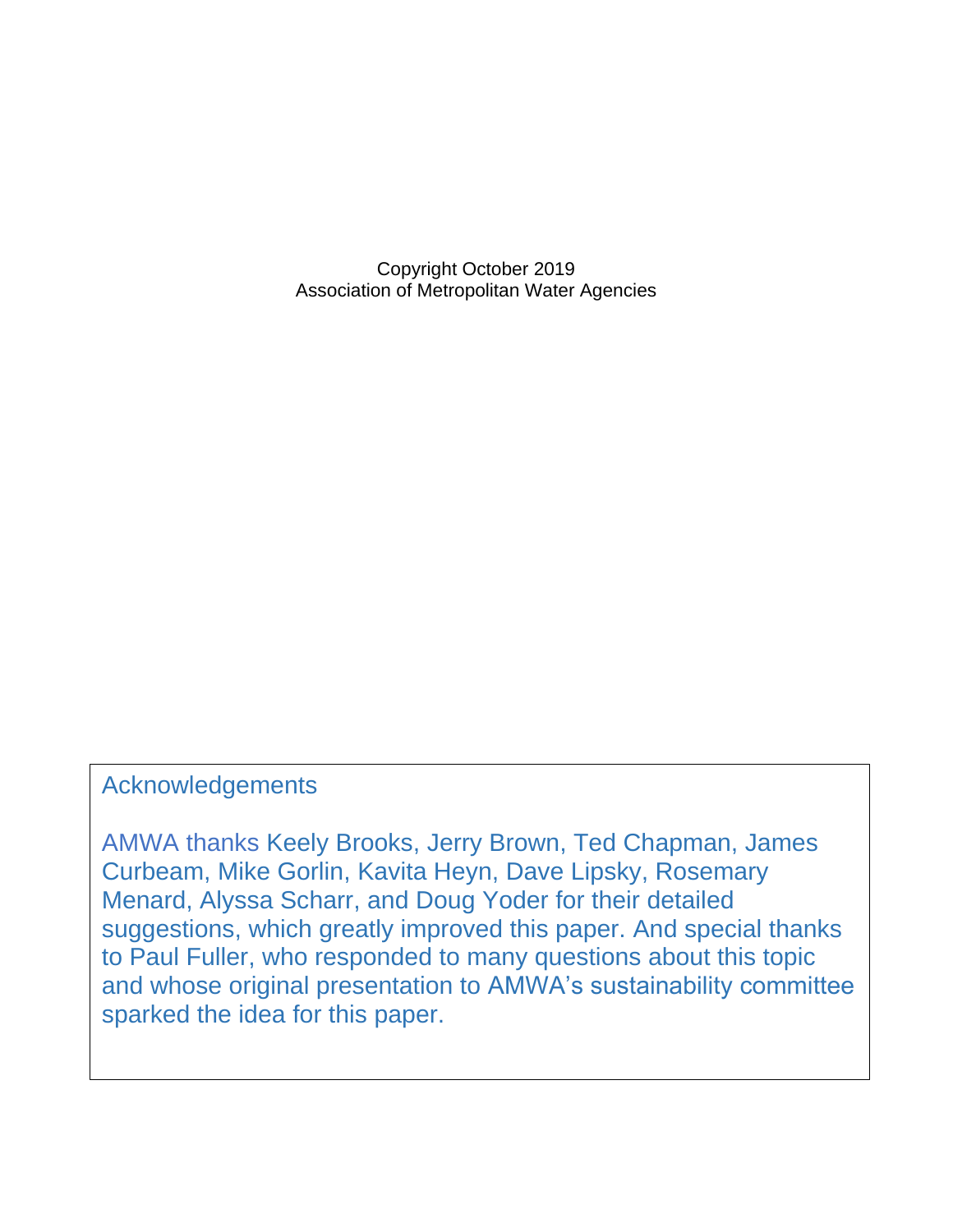# **Table of Contents**

| 1. Introduction – Why and what water utilities should know<br>about climate change, bond rating agencies, and insurance |    |
|-------------------------------------------------------------------------------------------------------------------------|----|
| companies                                                                                                               | 1  |
| 2. A changing perspective within the insurance industry                                                                 | 2  |
| 3. Climate risk and credit risk: perspectives from bond rating                                                          | 4  |
| agencies                                                                                                                |    |
| 4. How shifting insurance markets will affect water utilities                                                           | 6  |
| 5. Considerations for water utilities                                                                                   | 8  |
| Anticipating and managing future risks                                                                                  | 8  |
| Legal considerations for utilities                                                                                      | 9  |
| 6. Moving forward on this issue – suggested next steps for                                                              |    |
| utilities                                                                                                               | 10 |
| 7. References                                                                                                           | 13 |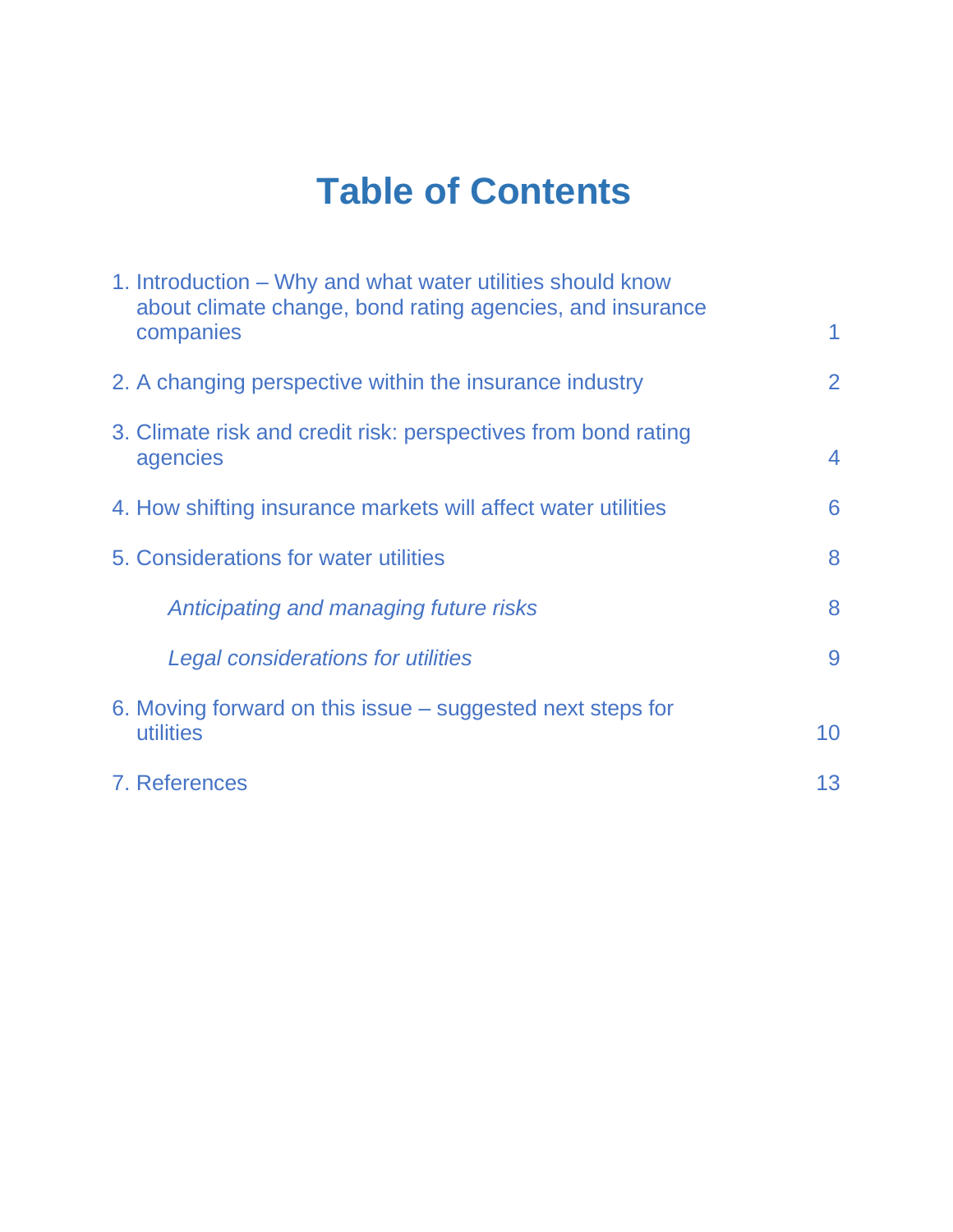## 1. Introduction – Why and what water utilities should know about climate change, bond rating agencies, and insurance companies

The interest of insurance companies and bond rating agencies in climate change has been steadily growing for the past several years. The acknowledgement of climate change in ratings criteria and discussions of creditworthiness by bond rating agencies have increased steadily, particularly as green bonds, climate bonds, and resilience bonds have gained traction in the market.

Climate change connects insurance companies and water utilities in two ways. First, insurers issue utility policies that can address and/or be impacted by climate change. Secondly, insurance companies as a group purchase a large percentage of U.S. municipal bonds (upwards of \$500 billion in total) as capital for claim payouts. Many utilities, of course, issue municipal bonds to finance capital projects. Therefore, as the insurance industry's approach to climate change evolves, the water utility community should be prepared to adapt to these changes.

This paper is meant to be a brief overview of how changing perceptions of climate risk pertain to water utilities. It presents information on how thoughts about climate change are evolving for both the bond rating agencies and the insurance industry. It also poses questions utilities should think about as they consider how climate change impacts not only utility planning and operations but also creditworthiness, insurance coverage, and municipal bond buyers.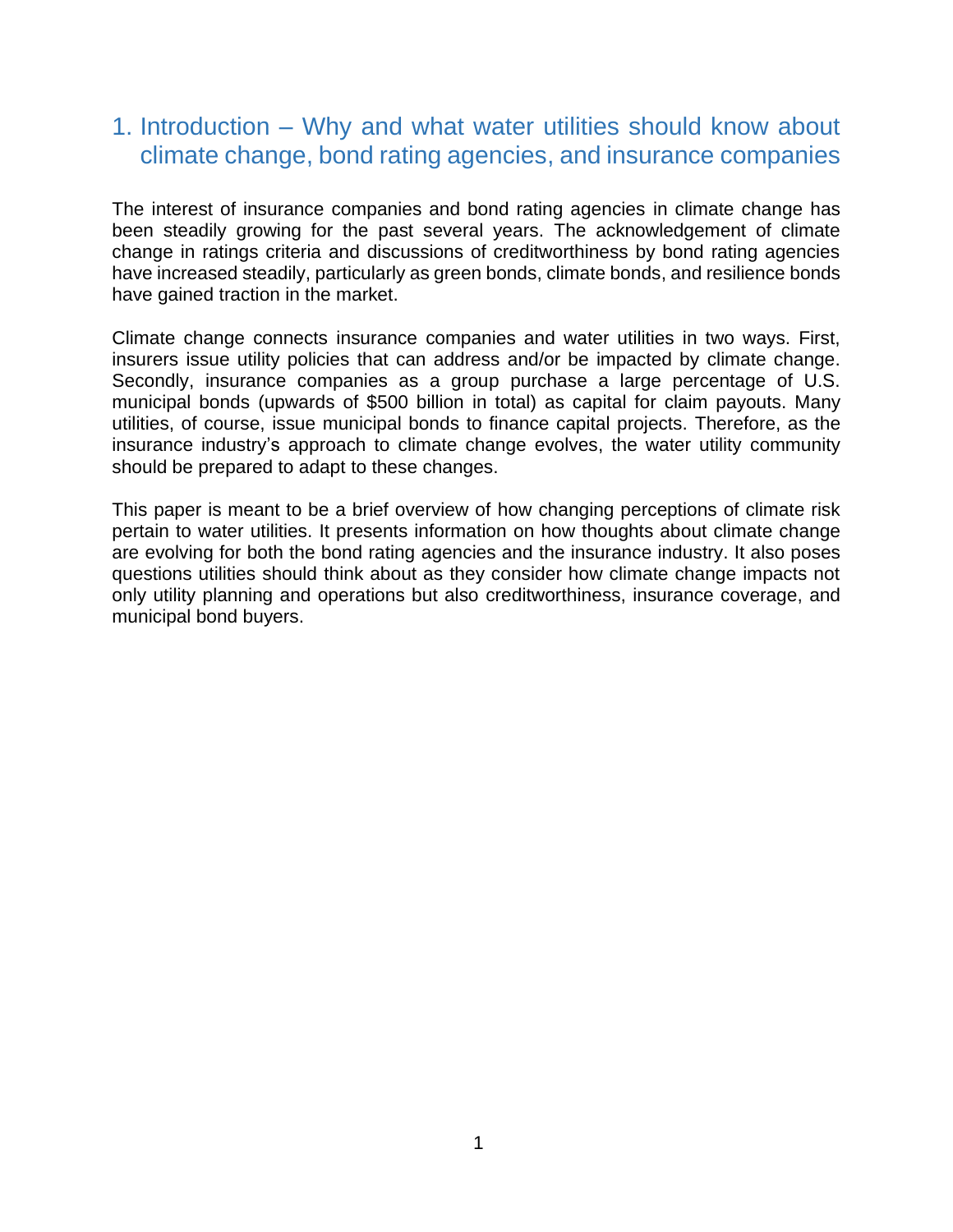### 2. A changing perspective within the insurance industry

The insurance industry once viewed the effects of climate change and a warming planet as natural hazards. As such, its emphasis centered on measuring the *additional* dollar effect of climate change on property damage resulting from extreme weather events. The industry then shifted its thinking to include the indirect and adverse effects of gradual climate phenomena on the severity and frequency of natural hazards. In 2011, flooding in Thailand affected global commerce in ways not previously anticipated. Thailand was a critical supplier for the auto and electronics manufacturing industries so the floods severely impacted the global supply chain of these industries, causing a two and a half percent reduction in global industrial production (Polycarpou, L., 2014). As a result, tens of billions of dollars in business interruption claims were filed around the globe. The resulting damages resulted in \$5.3 billion dollars in non-life insurance claims in Japan alone. Insurance companies struggled to assess their losses due to the lag time of the claims that were made based on these disruptions in the global supply chain. These claims resulted not just from the event but also the worldwide ripple effect of lost production (Haguchi and Lall, 2015).

Based on these unexpected, diverse, and pervasive losses, the insurance industry had to quickly "advance from laggard to thought leader on climate change" (Fuller, 2019a). As a result, the insurance industry is actively researching the human, financial, and societal costs of climate change and examining its future impacts on an increasingly concentrated, aggregated, and interdependent society. According to Paul Fuller<sup>1</sup>, CEO of Allied Public Risk, "Climate change, without equivocation, represents an existential risk to the insurance industry and, as such, it has brought forth proactive and immediate modifications to our underwriting and investment operations."

Due to this material risk, the insurance industry has modified its approach to the pricing and underwriting of climate change in its policies. Consequently, with its collective portfolio in mind, the industry is assigning substantial weight to the effects of climate change within its enterprise risk management systems.

Regulators and ratings agencies for the insurance industry see climate change as an existential risk because it can directly and adversely impact underwriting and investment portfolios. The underwriting portfolio is of concern because pricing and reserving for climate risk is an inexact science, and the insurance industry has a poor track record of accurately anticipating and pricing for emerging and potentially catastrophic losses (Fuller, 2019a). Climate change is interconnected with several different lines of insurance. Examples include the connection between climate change and more pronounced wildfires in California, more extreme flooding in the South and Midwest, and more frequent named storms in the Gulf of Mexico and along the Atlantic coast. There are also examples comprising lines of insurance not normally associated with climate change. Such

<sup>1</sup> Paul Fuller in a discussion with AMWA's Sustainability Committee, February 5, 2019, [amwa.net/2019Feb5SC.](/Users/DV/Library/Containers/com.apple.mail/Data/Library/Mail%20Downloads/9FA327B8-EB9C-455B-8481-EDE7B2D081C8/amwa.net/2019Feb5SC)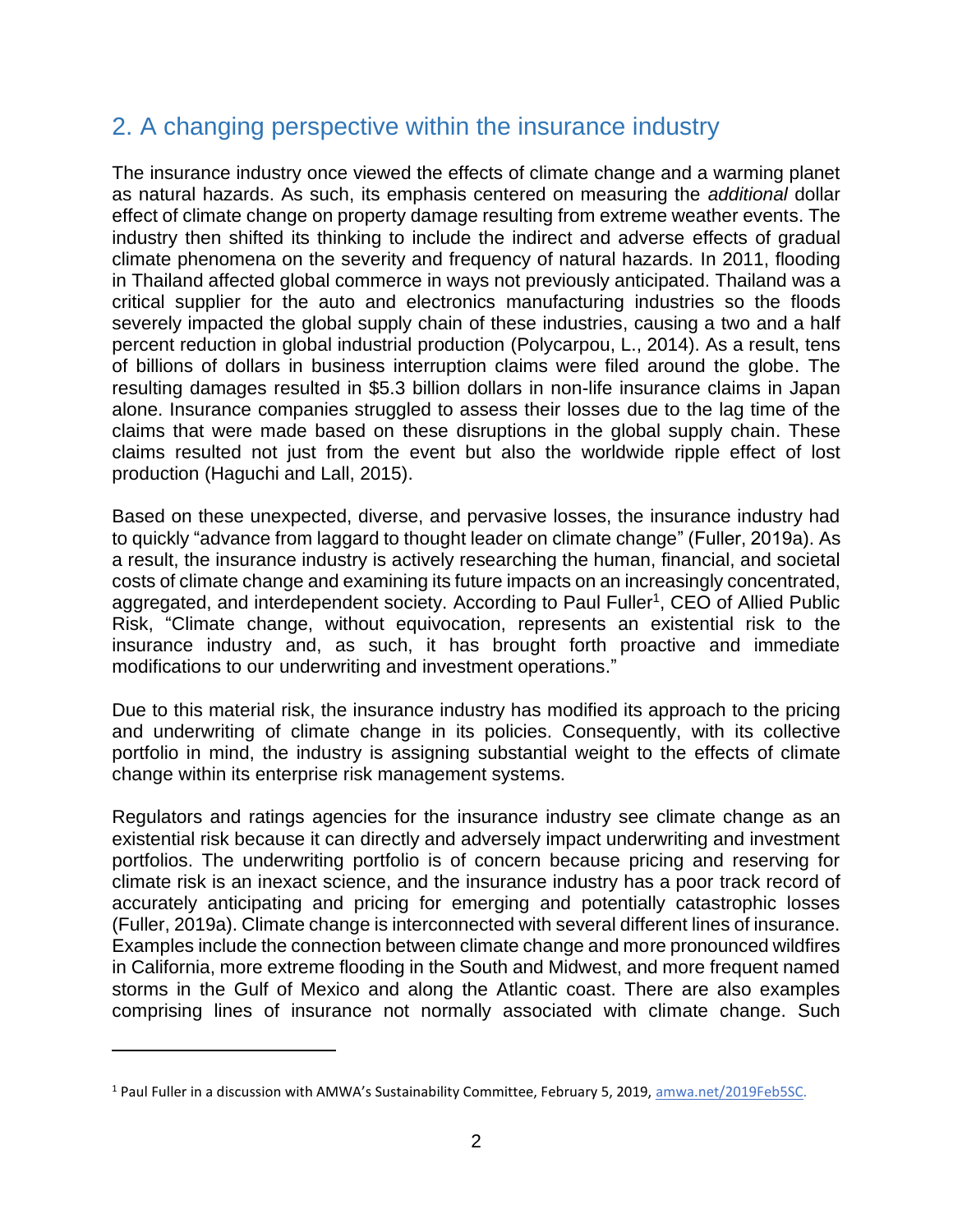examples encompass lower crop yields from extreme heat and drought, higher healthcare claims from smog, and exacerbated economic disruption and mortality rates from rising sea levels.

Concern for the investment portfolio, which comprises the insurance industry's solvency bedrock, is equal to concern for the underwriting portfolio. Climate change can degrade the value, credit rating, and/or liquidity of investment portfolios. This is because the investment portfolio for insurance companies is the foundation of its policyholder compact and climate change can degrade the value, credit rating, and/or liquidity of investment portfolios. It is the reliability of this portfolio that guarantees that a remittance of a premium

In the eyes of insurance underwriters, climate change is an example of a gray rhino—an exposure that is highly likely to occur and clearly seen but is often overlooked and ignored. In other words, it is not a random surprise, but an effect that materializes after a series of warnings and visible evidence. nange is an example of<br>gray rhino—an<br>posure that is highly<br>rely to occur and clear<br>een but is often<br>verlooked and ignored<br>other words, it is not<br>ndom surprise, but ar<br>fect that materializes

today will cover a payment of claims tomorrow.

However, the anticipated litigation filed against public entities due to a failure of public entities to properly plan, prepare and invest to address effects of climate change could potentially dwarf the potential insurance payouts due to the more frequent and/or severe events that will occur because of climate change. Insurance companies are considering how such litigation scenarios could lead to the possibility of higher risks to municipal utilities' revenue bonds and the subsequent degrading of the value, liquidity and credit rating as result. These events would affect both the business side (underwriting) and solvency side (investment) of the insurance industry's financial foundation.

Such litigation could be packaged as breaches of duty, ordinary negligence, and inverse condemnation actions based on a public entity's failure to adequately plan, prepare, and invest for the inevitable effects of climate change. Any resulting unplanned expenditures due to climate change could potentially cause an inability of the municipality to honor their debt obligations.

Regulators and rating agencies apply a wide solvency lens to climate change with regard to insurance company solvency. Solvency stress tests now include specific climate change criteria that blend modeling, diversification, investments, and governance within enterprise risk management systems. These solvency measures are intended to ensure a competitive and sustainable insurance marketplace.

In the eyes of insurance underwriters, climate change is an example of a gray rhino—an exposure that is highly likely to occur and clearly seen but is often overlooked and ignored.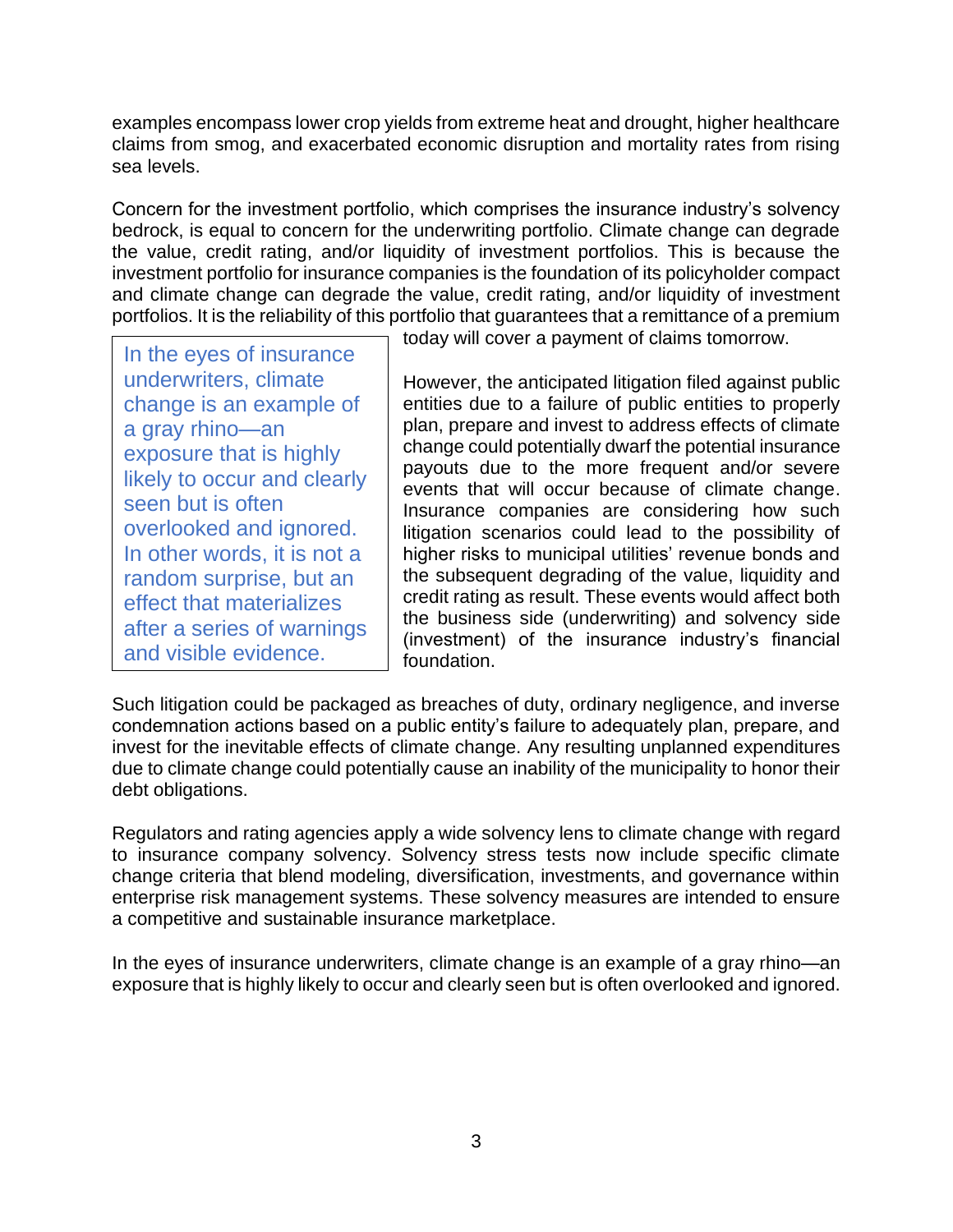In other words, it is not a random surprise, but an effect that materializes after a series of warnings and visible evidence<sup>2</sup>.

To mitigate the potential risks of climate change, companies are taking steps toward diversification of their own portfolios. For example, Zurich Insurance Group recognizes that climate change will have effects on nearly every policyholder. As a result, Zurich's diversification – as it relates to the impact of climate change to the company – is both an asset and a liability. The company works to spread the risk of climate change throughout its holdings across the company and is no longer conducting business with companies deriving more than 50 percent of their profits from coal. According to Alyssa Sharr, a Zurich risk engineering consultant, the firm has invested substantially in intellectual capital by hiring climatologists, meteorologists, catastrophic modeling experts and public policy analysts to help assess and address the risk. It has also invested in infrastructure capital in the form of modelling software, artificial intelligence, and enterprise risk management systems.<sup>3</sup>

Zurich has been working to develop specific products in response to climate risk – many of these focus on sustainability, such as policies or building codes for building properties back to a better "green standard" after a loss (Sharr, 2019).

#### 3. Climate risk and credit risk: perspectives from bond rating agencies

For the bond rating agencies – S&P Global Ratings (S&P), Moody's Investor Services (Moody's) and Fitch Ratings (Fitch) – climate change is an acknowledged risk for cities and municipalities. Climate risk is generally assessed as part of a review of the utility's operational risk management assessment and financial management assessment. Sometimes this risk is measured implicitly and other times explicitly.

For example, S&P's ratings criteria for U.S. municipal waterworks, sanitary and drainage utility systems (S&P Global Ratings, 2016) considers specific climate risk assessment strategies, such as supply planning and flood protection, in its assessment of asset adequacy and identification of operational risks assessment. It specifically calls out drought management plans in one of the subfactor assessment criteria for operational risks and identifies the incorporation of climate risk assessment into planning and operations as necessary for receiving a strong characterization<sup>4</sup>. S&P is also considering the impacts of climate change in its financial risk management assessment in its credit quality evaluations.

 $^2$  The definition of a gray rhino is an obvious or highly likely but ignored threat. The term is often used in economic or business discussions and is attributed to Michele Wucker's 2016 book, *[The Gray Rhino: How to Recognize and](http://wucker.com/writing/the-gray-rhino/)  [Act on the Obvious Dangers We Ignore.](http://wucker.com/writing/the-gray-rhino/)*

<sup>&</sup>lt;sup>3</sup> Alyssa Sharr, Zurich, in a discussion with AMWA's Sustainability Committee, February 5, 2019, [amwa.net/2019Feb5SC.](/Users/DV/Library/Containers/com.apple.mail/Data/Library/Mail%20Downloads/9FA327B8-EB9C-455B-8481-EDE7B2D081C8/amwa.net/2019Feb5SC)

<sup>4</sup> S&P Water and Sewer Methodology (January 2016), p. 18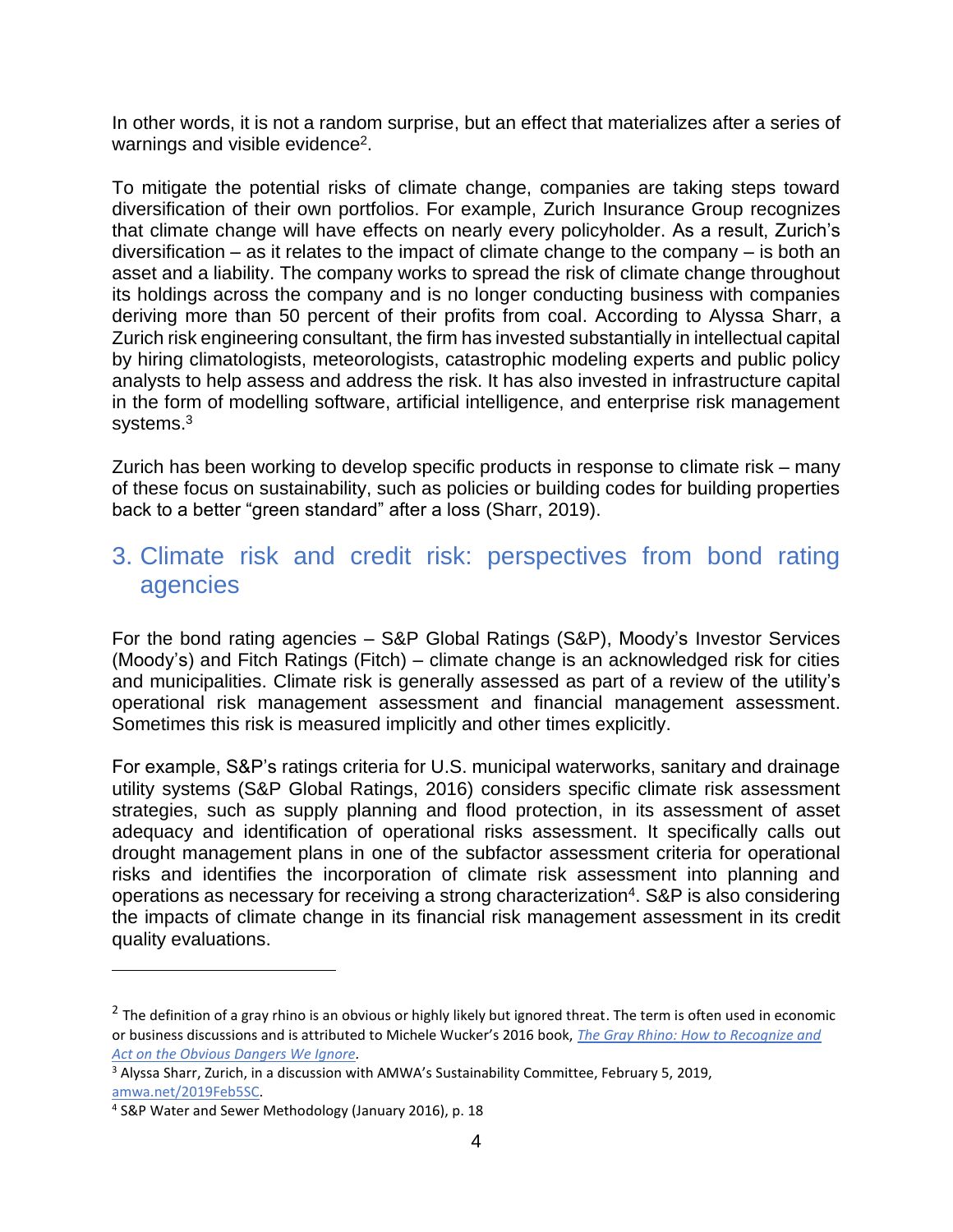In 2017, S&P released an FAQ document about climate change risk and U.S. municipal ratings, noting the importance of considering the long-term credit implications for municipal debt issuers of the physical impacts of climate change. In 2018, Moody's report to subscribers, *Environmental risk: Evaluating the impact of climate change on U.S. state and local issuers,* states that its analysts weigh the impacts of climate risks against the mitigation, preparedness and planning of municipalities. Its report (for subscribers) lists the six indicators it uses to assess exposure and susceptibility to extreme weather events and longer-term effects of climactic shift (AMWA, 2018).

All three rating agencies have acknowledged that consideration of triple bottom line management principles, i.e., environmental, social, and governance (ESG) factors, have increased in prominence in discussions of global credit markets and individual credit ratings decisions. But many water utilities have long been considering these factors, because, as noted by S&P Global Ratings, ESG "balances the provision of essential services with environmental stewardship, affordability and maintaining financial integrity"

"If extreme weather events become more frequent and the potential effects of longer term climate change become prominent, the interaction between climate and finances will remain a rating consideration, whether it involves the short-term ability to absorb financial shocks during an acute event or the longer term finances of issuing debt to plan and protect against future ones."

(S&P Global Ratings, December 2018). The nexus between environmental stewardship and preparing for climate change and extreme events, such as hurricanes and drought, is a natural connection. S&P also notes, "[i]f extreme weather events become more frequent and the potential effects of longer term climate change become prominent, the interaction

between climate and finances will remain a rating consideration, whether it involves the short-term ability to absorb financial shocks during an acute event or the longer term finances of issuing debt to plan and protect against future ones" (S&P Global Ratings, October 2018). ESG factors are part of the credit rating criteria for all three rating agencies and can affect credit quality (Moody's, 2019). In the case of Fitch<sup>5</sup>, ESG factors contribute to relevance scores which are quantitative measures that can impact a ratings decision. Rating agencies have also acknowledged the downgrading of a city's credit ratings following extreme events, which is why building resilience to climate risk is looked upon favorably by rating agencies (and insurers) (Office of Management and Budget, 2018).

Furthermore, rating agencies are looking to bolster their expertise in these arenas. Specifically, Moody's acquired a majority share of Four Twenty-Seven, a climate-focused

<sup>&</sup>lt;sup>5</sup> FitchRatings ESG Relevance Scores FAQ are at[: https://www.fitchratings.com/site/esg/faq.](https://www.fitchratings.com/site/esg/faq) A dashboard of Fitch relevance scores for US Public Finance are at: [https://www.fitchratings.com/site/re/10075341.](https://www.fitchratings.com/site/re/10075341)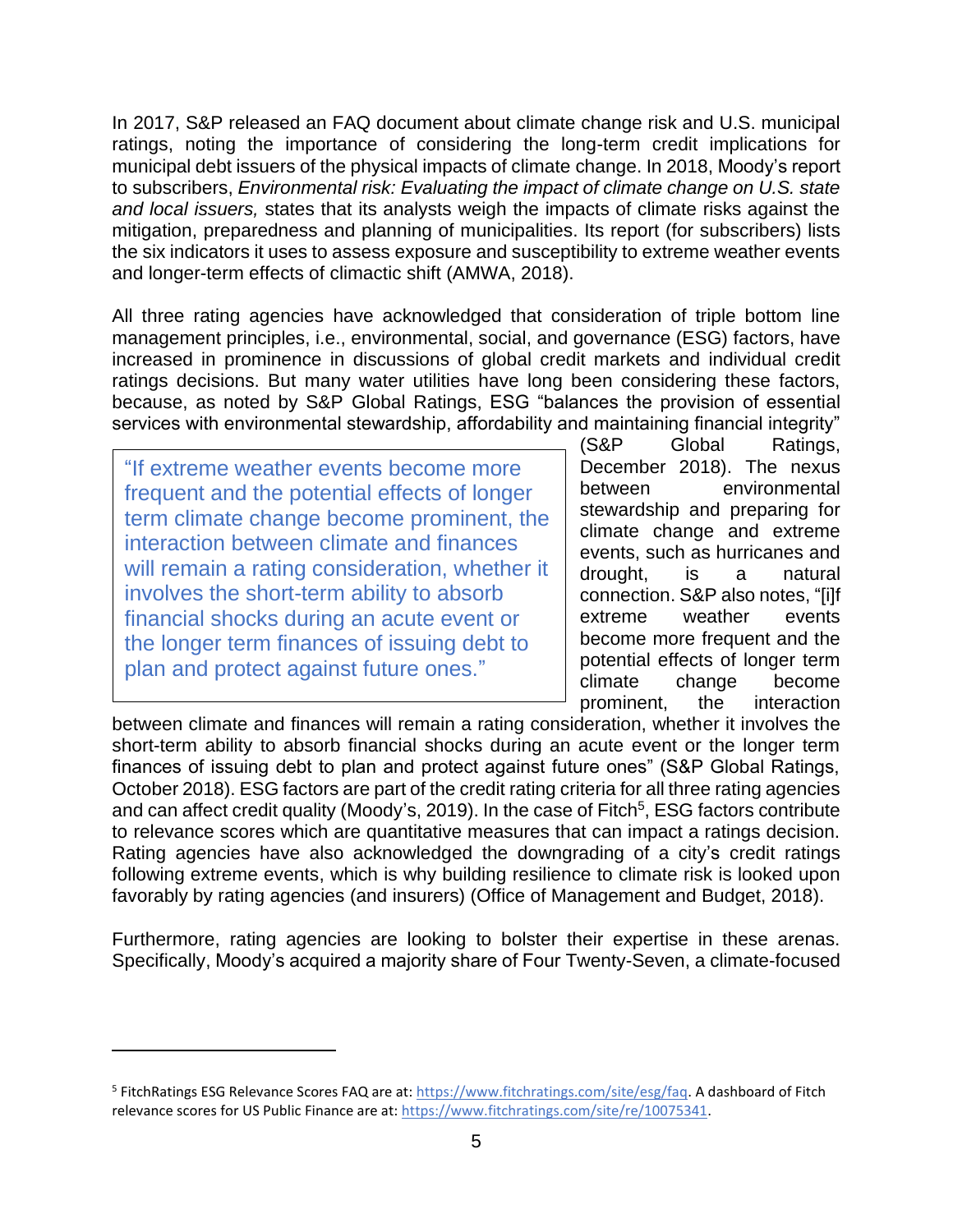business intelligence firm in 2019, and in 2018 it acquired a majority stake in Video Elris<sup>6</sup>, a global leader in ESG research and assessments.

Considering climate resilience and ESG factors through another lens, both S&P and Moody's have methodologies for assessing green bonds. Some utilities are using their sustainable practices and climate resilient practices as ways to market their bonds as green, either as self-verified or third party verified green bond offerings, such as via Moody's or the Climate Bonds Initiative standard (AMWA, 2017).

#### 4. How shifting insurance markets will affect water utilities

There are three reasons water utilities should be aware of the changing perspectives of insurance carriers and underwriters regarding climate change. First, climate change will affect utility insurance premiums and the types of insurance available. As climate-related disasters increase, the insurance industry will be forced to better manage its exposure and consequently guard against the risk in the form of increased premiums.<sup>7</sup> Eventually, there will likely be tighter property underwriting in coastal, convective storm, wildfire, and drought-prone regions due to these changes in the market.

Where insurance professionals see the potential for a more substantial change, however, is in the types of losses covered by liability insurance, including general liability (GL), errors and omissions (E&O) and directors and officers (D&O) policies. How underwriters are addressing climate change in these policies is still nascent.

As mentioned previously, utilities are expected to experience substantial exposure to litigation arising from the alleged failure of public entities to give climate change sufficient resources. Given the anticipated exposure and depending on the level of success of climate-related litigation and the damages involved, there could be total and absolute climate change exclusions attached to these liability policies in the next decade. As a result, policyholders may see riders specifically related to climate change or find that their policies no longer cover losses related to climate change.

In current and recent litigation related to losses that can be attributed to climate change, plaintiffs have not laid blame on defendants for extreme events themselves but assert that the events were made more damaging by climate change effects. Plaintiffs have alleged that defendants (utilities in some cases) are guilty of wrongful acts or negligence because the defendants gave climate change impacts insufficient consideration, planning, and investment. For example, this occurred in cases related to the 2018 California wildfires, where insurance companies, citing inverse condemnation, are looking to PG&E to pay for wildfire losses. This was also the rationale for a lawsuit that Farmers Insurance initiated in 2014 against the Metropolitan Water Reclamation District of Greater

<sup>6</sup> Moody's Acquires Majority Stake in Vigeo Elris, a Global Leader in ESG assessments. April 15, 2019 press release: <https://bit.ly/2VOPjC7> (AMWA 2019b).

 $<sup>7</sup>$  Assessing how much premiums are increasing is evolving and cannot be quantified yet.</sup>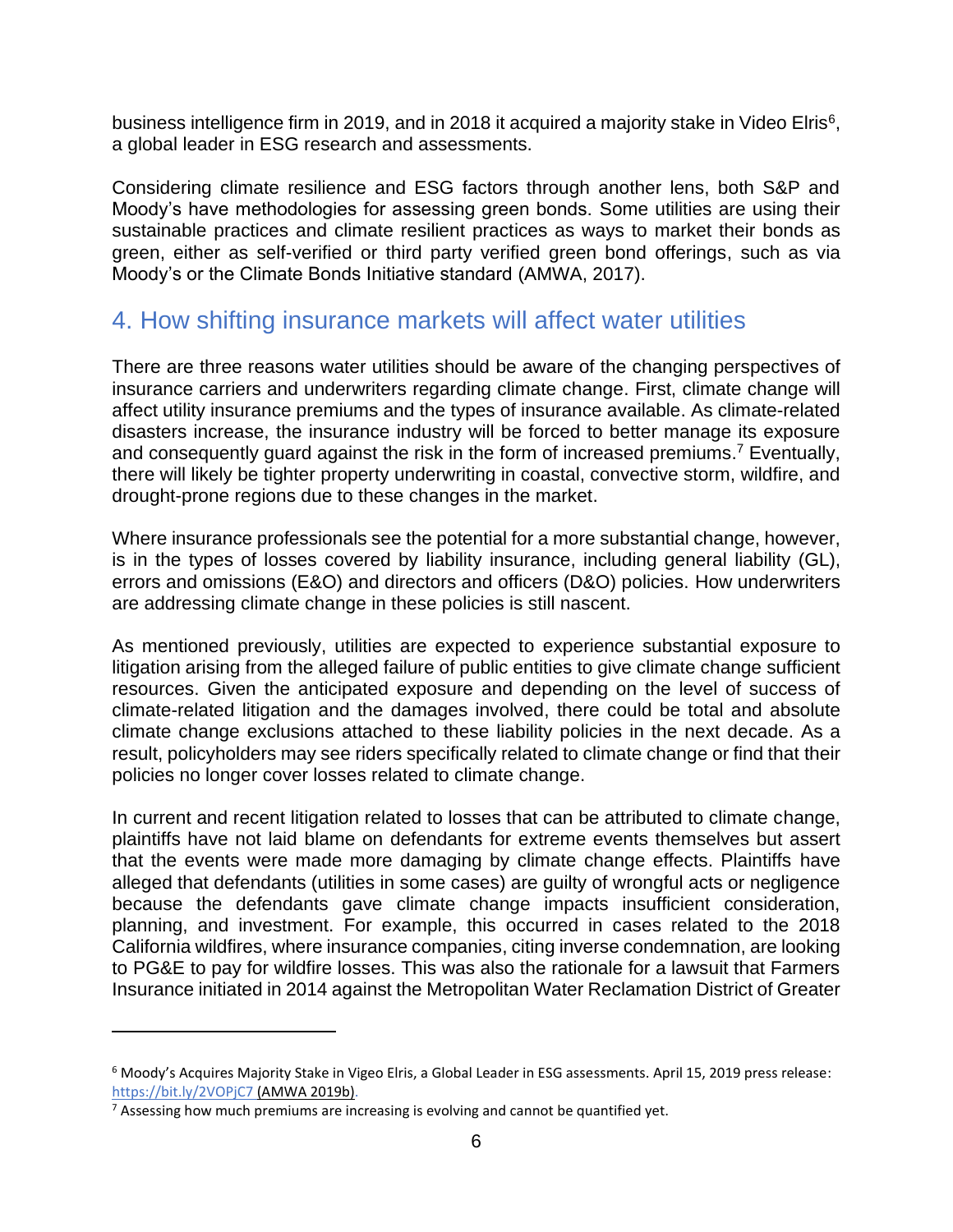Chicago, the City of Chicago, and its suburbs (AMWA, 2014). (The lawsuit was subsequently dropped.) Cases of inverse condemnation are constitutional issues, i.e., similar to eminent domain claims in that they are protected under the due process clauses of the U.S. Constitution.<sup>8</sup>

… as the insurance industry is one of the largest institutional buyers of U.S. municipal bonds, it is reevaluating conventional wisdom which says that municipal bonds are safe and reliable investments.

Irrespective of their merit or success, these types of lawsuits will likely become more common and will be expensive to defend. As a result, many in the insurance industry feel that insurers will produce supplemental climate coverage offerings as a way to address these developments. The approach will be similar to the emergence of the cyber liability insurance marketplace, where

many insurers are offering cyber risk coverage to help address the costs that are incurred with recovery after a cybersecurity breach (Lindros and Tittel, 2016).

Second, as the insurance industry is one of the largest institutional buyers of U.S. municipal bonds, it is reevaluating conventional wisdom which says that municipal bonds are safe and reliable investments. Questions are being asked as to whether climate change will degrade the value or increase the default risk of certain bonds, as climate change can impact the rate of repair and rehabilitation of public infrastructure. Insurance companies are beginning to ask whether these investments are being adequately budgeted by municipal agencies, and they may soon seek more clarification directly from the agencies whose bonds they hold. Regulators and rating agencies for insurance carriers are asking similar questions (Fuller, 2019a).

Third, insurance companies are beginning to supplement traditional insurance by adding capacity in terms of insurance securities and insurance-linked financial instruments. Resilience bonds and catastrophe bonds are examples of insurance-based securities. Parametric insurance is an example of an insurance-linked financial instrument. It is a risk mitigation insurance product designed to complement traditional insurance products and not a stand-alone product. Parametric insurance is suited for low-frequency but highintensity losses and is considered an "index-based solution" – that is, tied to a triggering event rather than the result of assessing the value of an actual insured loss (Martin, 2018).

 $^8$  This is a general statement meant to convey that sovereign immunity would not apply to cases of inverse condemnation as it does not to cases of eminent domain. This statement is not meant to address all the legal qualifiers related to this constitutional issue.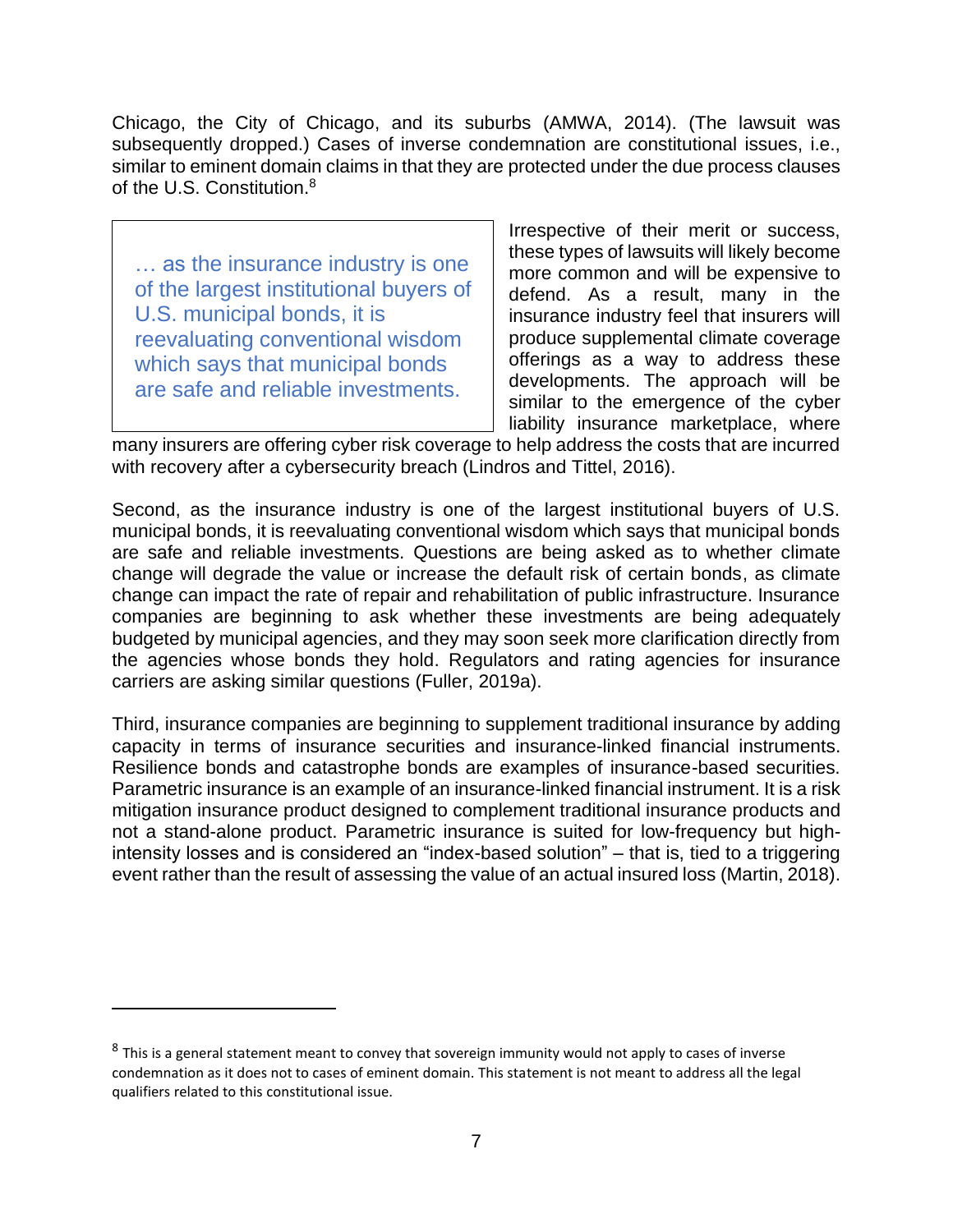### 5. Considerations for water utilities

In addition to insurance companies and rating agencies, other buyers of municipal bonds will likely begin to ask similar questions about how municipalities and water utilities are considering climate and extreme event risks in their planning and operations. For example, in 2019, Blackrock Investments released an analysis to inform investors of how they should consider the impacts of climate-related risks on their portfolios (AMWA, 2019a).

As a result, water utilities may be required to provide more information to bond rating agencies and investors about how they are preparing for climate change and to disclose more information related to ESG considerations to provide more assurance of the reliability of the bonds they issue. In addition, utilities should not only understand how climate change and extreme events might impact their facilities and operations, but, as with the awakening of the insurance and bond rating agency industries, utilities should also understand other business risks, such as risks to their supply chain and ultimately their finances.

In addition to supply chain risks and risks to structural assets, climate change and extreme events may have a cascading effect on other utility business functions, including disruption to their cost and/or revenue streams. For example, an insurance company's reluctance to underwrite new commercial or residential development in a wildfire-prone area could affect the reliability of a utility's future demand forecast. Similarly, if

Utilities should not only understand how climate change and extreme events might impact their facilities and operations, but as with the awakening of the insurance industry, utilities should also understand other business risks, such as risks to their supply chain and ultimately their finances.

property buyers or owners cannot procure insurance (whether required by lenders or generally for protection of their property) to purchase existing property, overall demand within a delivery area may shrink, adversely affecting utility revenue. Such developments could ultimately lead to the kinds of financial instability that are drawing greater scrutiny from credit rating agencies. Such scrutiny could potentially lead to higher borrowing costs in the future.

#### *Anticipating and managing future risks*

As these business impacts may occur at frequencies and severity that are difficult to determine, utilities should have a good understanding of their risk tolerance and risk appetite. In other words, how much risk should utilities retain themselves and how much should be transferred via insurance or another form of financial instrument to a third party? For some utilities, financial instruments may have a larger role to play than in the past. For example, water utilities may need to acquire supplemental insurance or add-ons to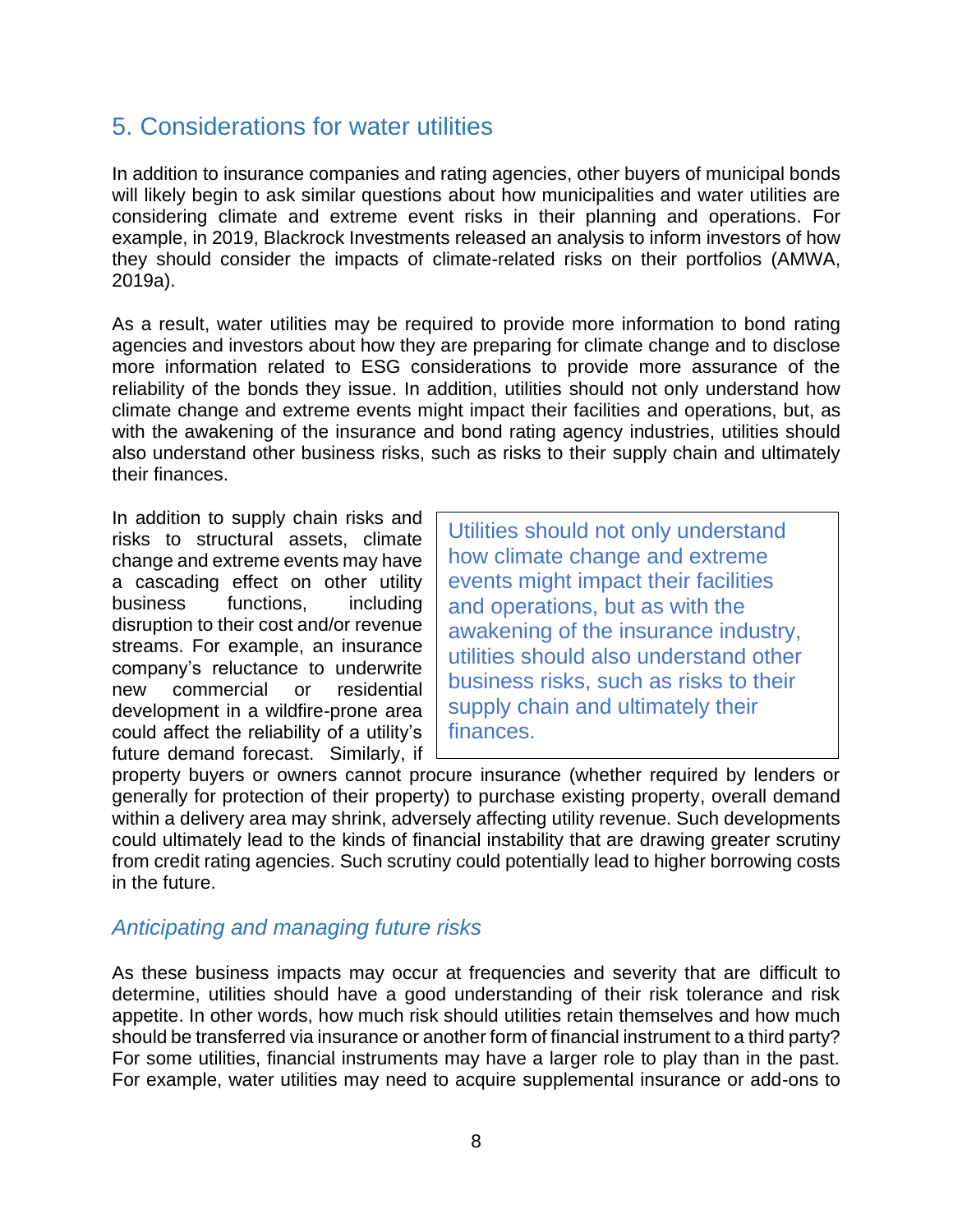existing policies, because general liability coverage may no longer adequately cover lowfrequency, high-consequence losses.

In the insurance and reinsurance market, despite increasing exposures for reinsurers covering recent catastrophes such as the California wildfires and Hurricane Michael in 2018, rates have not increased. However, as the increased severity and frequency of these events are linked to climate change, the pricing could indeed eventually shift upward, particularly since the insurance industry has not fully accounted in their pricing for the impacts of climate change on extreme events (Coleman, 2019).

Traditionally, water utility risk management with respect to natural disasters and extreme events has largely been managed via structural solutions. While structural solutions will always be part of a utility's strategy for managing such events, the water sector is recognizing that, in the face of future uncertainty, structural solutions are just one possible tool in the toolbox. Once built, these structures are inflexible and often cannot be readily adapted in the face of future uncertainty, making them, in some instances, less attractive than non-structural remedies that can be more easily adapted over time.

Therefore, utilities may consider insurance or other financial instruments as part of a risk management solution. Risk management will for many be a combination of structural, financial, and planning tools and strategies. Financial instruments can be easily modified to suit changing circumstances as these contracts are updated and renewed at much shorter intervals, compared with a built infrastructure solution. Financial instruments also allow the risk to be spread more broadly across more groups.

#### *Legal considerations for utilities*

Utility CEOs, directors, and board members may want to carefully research and identify potential liabilities for their water systems. Are there examples of liability exposure that may occur because a utility and its senior management failed to prepare? Are there addon policies that might be prudent or that contain higher coverage levels that should be purchased? Given the anticipated increase in negligence allegations, it is best to consider these questions ahead of time and address any potential shortcomings.

Consideration of the potential for inverse condemnation lawsuits in the event of extreme events or climate-related incidents is also something that utilities should consider. Inverse condemnation is related to the U.S. Constitution's Fifth Amendment

The public entity, therefore, may be held "strictly liable, **irrespective of fault,** where a public improvement constitutes a substantial cause of the plaintiff's damages **even if only one of several concurrent causes."** 

provision for eminent domain and refers to the taking or damaging of private property by a government entity without just compensation. An inverse condemnation action is a lawsuit by a property owner against a public entity for damages incurred by the property owner. For example, following the 2017 and 2018 California wildfires, several water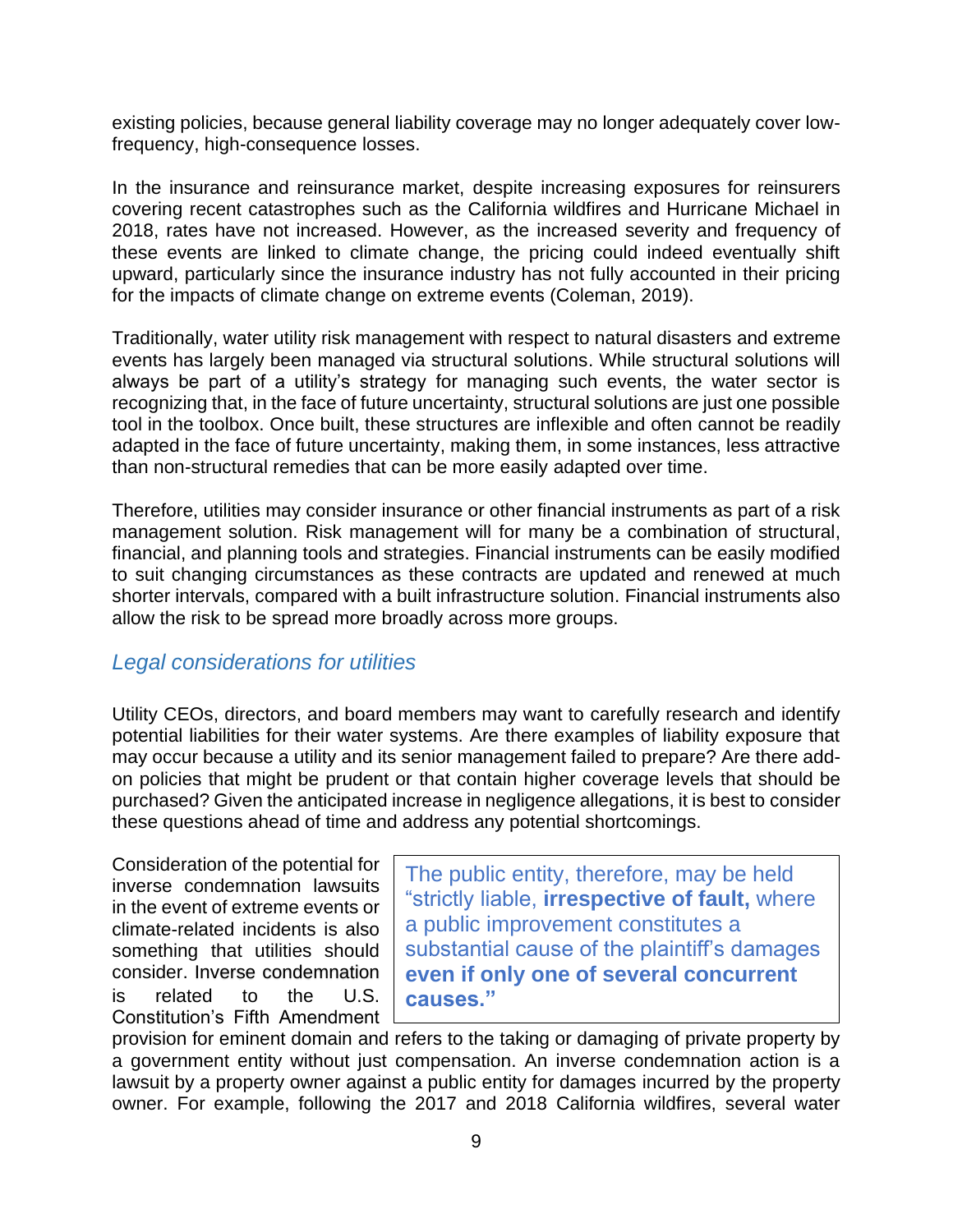utilities that were debilitated as a result of the fire were then sued under inverse condemnation for failure to provide water to a fire suppression system. A \$69 million binding arbitration decision filed against a water utility in 2012 with similar fact patterns, however, applied the standard of strict liability.

In California, plaintiffs need only "demonstrate a causal relationship between the governmental activity and property loss complained of." This is referred to as "proximate cause." The public entity, therefore, may be held "strictly liable, irrespective of fault, where a public improvement constitutes a substantial cause of the plaintiff's damages even if only one of several concurrent causes**."** (*Marshall v. Dept. of Water and Power, 219 Cal. App. 3d 1124, 1138*.) This principle, referred to as the "substantial" cause-and-effect relationship, places strict liability on a public entity unless it is proven that other forces alone produced the injury. [*Belair v. Riverside County Flood Control Dist*., 47 Cal. 3d 550, 567 (1988)]. The California just compensation formula is the same for inverse condemnation as eminent domain. And more recently in California, inverse condemnation has been claimed by plaintiffs following wildfires in cases where fire suppression systems were embedded within water delivery systems and therefore those fire suppression systems are considered public improvement (Fuller, 2019b).

The recent and unprecedented wildfire activity in California resulted in the September 2019 passage into law of SB 901, which requires a standard of reasonableness, similar to the one applied in negligence cases, to apply in such situations. This action will provide the California State Supreme Court, which is the final arbiter on state constitutional issues, interpretative guidance from the state's two elected branches of government. The only safeguards for water utilities as it relates to inverse condemnation is the lowering of the legal standard from strict liability to reasonableness.

## 6. Moving forward on this issue – suggested next steps for utilities

Utility resilience is critical in preparing for climate change and extreme events. Resilience reflects the ability to maintain a successful operation in the short run by making preparations to respond to unexpected or extreme events, and, over a longer time horizon, by adapting to change. Utilities can do many things now to prepare themselves:

- Water utilities can perform an enterprise risk management (ERM) survey. ERM is an approach designed specifically for the senior management and boards of organizations to provide a top-down strategic look at risks to an organization. North Carolina State University, for example, has many ERM resources [online](http://bit.ly/ncsuERM)<sup>9</sup>.
- Utilities should develop a risk assessment that includes consideration of financial impacts to understand their risk tolerance and risk appetite. In the

<sup>&</sup>lt;sup>9</sup> NC State's Risk Management Initiative is a program within the university's college of management and includes a[n online](http://bit.ly/ncsuERM) library, which is cited in the reference section.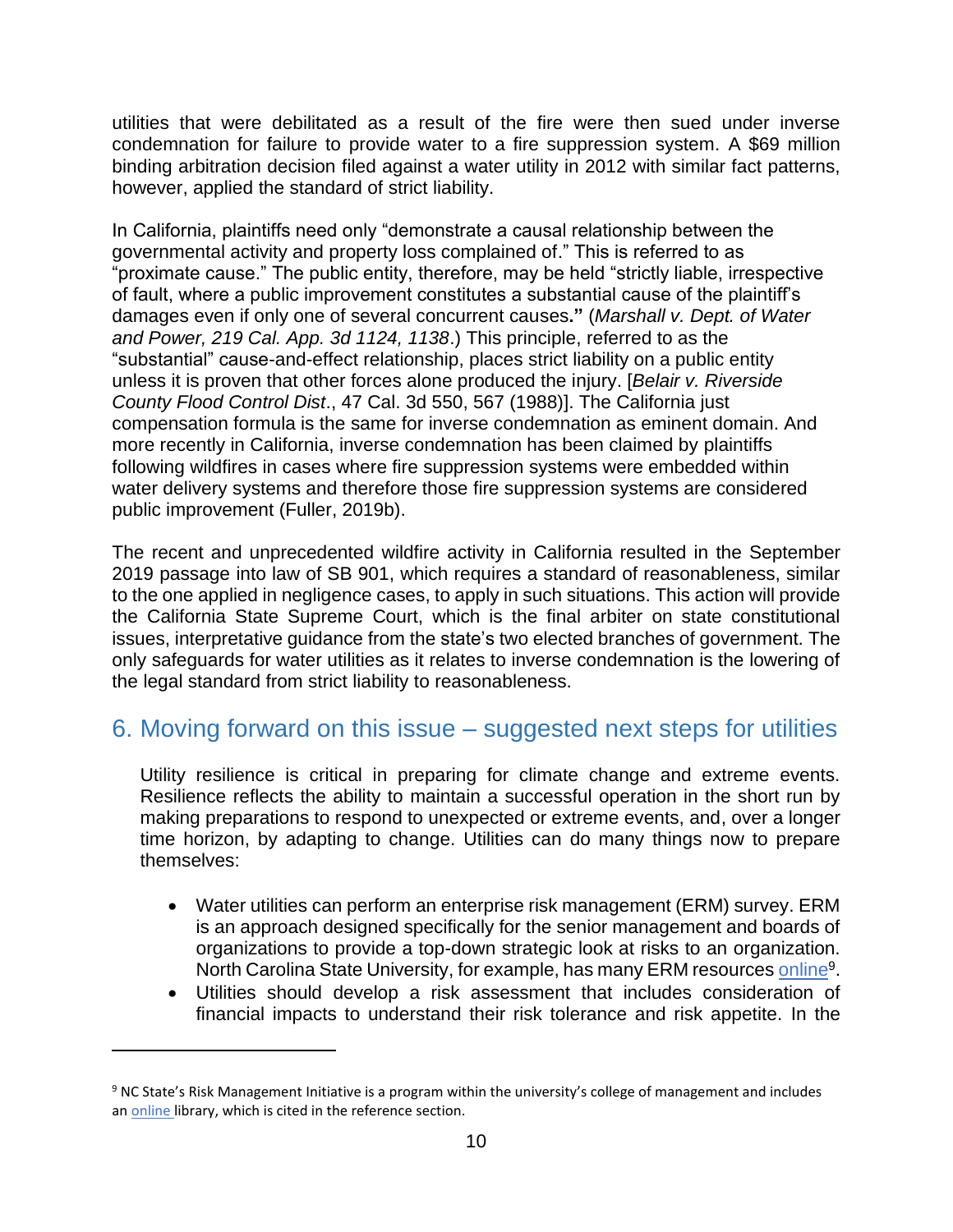conversation to develop the risk assessment, utility managers can include not only their own risk management staff, but also financial staff, planning staff and climate resilience staff. In addition, many insurance companies have risk engineers who can analyze clients' exposures and advise steps that might be taken to increase resilience.

• The risks that would be most impactful to each organization are unique, but in

There are many resources available for agencies to understand ERM processes. For example, NC State University's Enterprise Risk Management Initiative provides hundreds of free resources on ERM basics, such as the business case for ERM, tools and techniques, and best practices.

considering climaterelated risks, utilities should consider not only impacts to infrastructure and finances but also to personnel, such as outdoor workers. Using a risk identification and risk assessment process, utilities can assess

how those risks should be managed to help the organization meet its core objectives.

- If a utility is impacted by its city's financial management and climate risk management approach, the utility may want to talk with other city departments to ascertain the role of insurance or other financial risk management strategies in light of climate and extreme event risk for the city.
- Diversification of risk, such as looking for opportunities for operational flexibility, including redundancy in structural assets or increasing the number of vendors to mitigate potential supply chain disruptions, is always advisable. Utilities may be able to mitigate damages following a climate-driven event in a myriad of ways, including risk diversification. For example, leveraging regional partnerships could be a way to diversify risk: if one utility has an abundance of storage and another has an abundance of conveyance, the two utilities could look for ways to work together to meet their climate resilience needs, rather than each building what they need individually to adapt to a changing climate.
- Utilities may find opportunities to use what they already have in different ways, thereby saving money that could be put to use on climate change initiatives. For example, some AMWA members have found that pressure management can increase the life of distribution pipe by a few years to a decade. This could reduce distribution system expenditures, buy time for utilities to study distribution system impacts from climate change, and make funding available for priorities that may arise due to climate impacts.
- Like the insurance industry, utilities can learn lessons from how the 2011 Thailand floods impacted global supply chains. Utilities should consider avoiding sole source procurement and contemplate vetting their vendors' supply chains. A potential risk to a vendor might require a utility to find a new vendor or obtain insurance to protect against supply chain disruptions.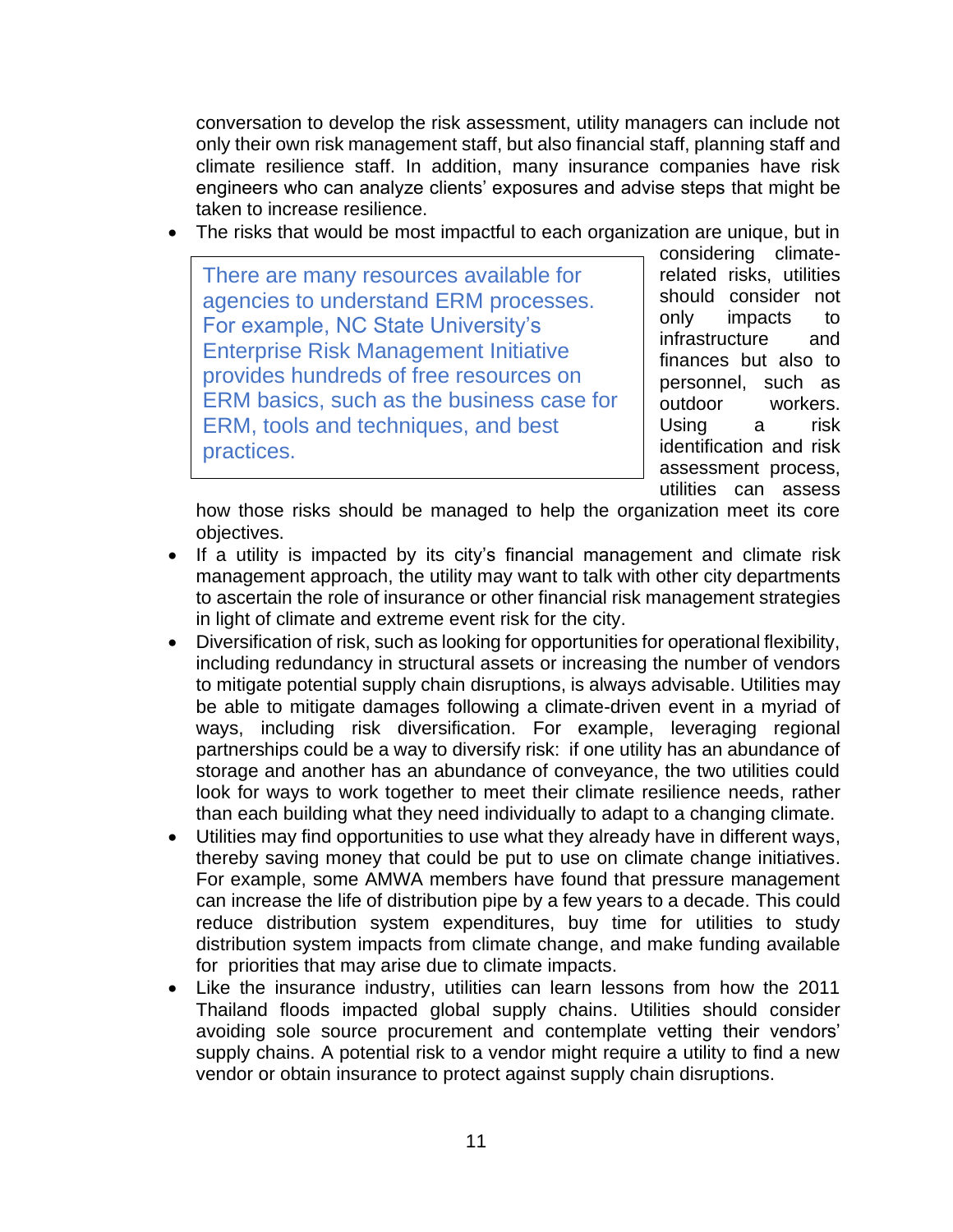- Water utilities can provide information in their bond statements to rating agencies about how they are showing due diligence in preparing for climate change.
- As new budgets are developed, utilities should account for both long-term climate risks and potential short-term shocks, such as from extreme events. When possible, agencies should discuss with their insurance carriers and/or brokers about these risks to understand whether price increases may occur as a result during the coming budget cycle.

There are many resources available for agencies to understand ERM processes. For example, NC State University's Enterprise Risk Management Initiative provides hundreds of free resources on ERM basics, such as the business case for ERM, tools and techniques, and best practices. Also, Also, Denver Water and Southern Nevada Water Authority collaborated with insurance and climate change experts in 2018 to develop a three-part climate risk learning module<sup>10</sup>.

<sup>&</sup>lt;sup>10</sup> The climate risk learning module is available at[: http://aawdm.org/videos/climate-change/](http://aawdm.org/videos/climate-change/); NC State's ERM materials are at[: http://bit.ly/ncsuERM.](http://bit.ly/ncsuERM)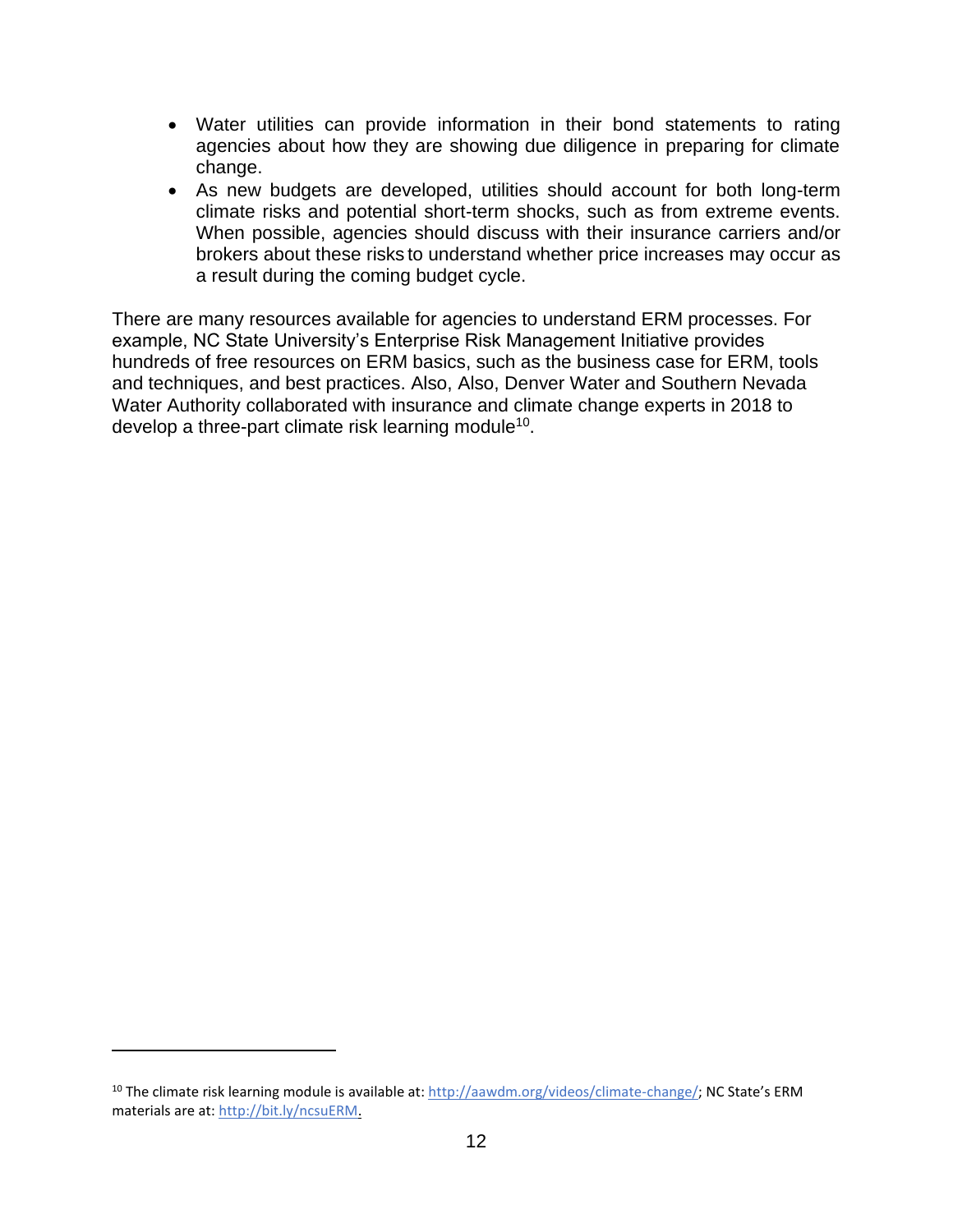## 7. References

- 1. American Association of Water Distribution and Management. 2018. Climate Risk Learning Module. http://aawdm.org/videos/climate-change
- 2. Association of Metropolitan Water Agencies (AMWA). 2019a. Recent news related to climate risks to muni-bond investments, credit ratings. *Water Utility Executive*. Retrieved from https://www.amwa.net/periodical/water-utilityexecutive/water-utility-executive-july-august-2019
- 3. AMWA. 2019b. Moody's acquires controlling share of climate-focused business intelligence firm. *Sustainability and Security Report*. Retrieved from https://www.amwa.net/periodical/sustainability-security-report/sustainabilitysecurity-report-august-2019
- 4. AMWA. 2018. Moody's, S&P Reveal Potential Rating Impacts for Ignoring Climate Risks*. Water Utility Executive*. Retrieved from https://www.amwa.net/ZkC
- 5. AMWA. 2017. The Green Bond Market. An overview for AMWA utilities. Retrieved October 3, 2019 from https://www.amwa.net/ZkP
- 6. AMWA. 2014. Insurance company sues Chicago for climate change related claims. *Sustainability and Security Report*. Retrieved from https://www.amwa.net/Zk9
- 7. Coffee, Joyce. 2018. Money for Resilient Infrastructure. [Kindle edition]. Retrieved amazon.com
- 8. Coleman, Key. (April 1, 2019). Will Climate Change Ever Impact Reinsurance Rates? Retrieved from [http://www.rmmagazine.com/2019/04/01/will-climate](http://www.rmmagazine.com/2019/04/01/will-climate-change-impact-reinsurance-rates/)[change-impact-reinsurance-rates/](http://www.rmmagazine.com/2019/04/01/will-climate-change-impact-reinsurance-rates/)
- 9. ERM Professional Insights. 2019. The State of Risk Oversight. Retrieved from <https://tinyurl.com/yyrjzgaa>
- 10.Fuller, Paul. 2019a. Discussion with AMWA's Sustainability Committee, February 5, 2019. https://amwa.net/2019Feb5SC
- 11.Fuller, Paul. 2019b. Inverse Condemnation and Public Water Systems: A Legal Nexus of Complexity, Exposure and Uncertainty. Public Law Journal. 41:3&4. [\(Available for AMWA members online.\)](https://www.amwa.net/sites/default/files/Inverse_Condemnation_Article_PLJ_2019_PRF.pdf)
- 12.Haraguchi, M. and U. Lall. 2015. Flood risks and impacts: A case study of Thailand's floods in 2011 and research questions for supply chain decision making. *International Journal of Disaster Risk Reduction*. 14(3), 256-272. https://doi.org/10.1016/j.ijdrr.2014.09.005
- 13.Lindros, Kim and Ed Tittel. (May 4, 2016) What is cyber insurance and why you need it. Retrieved from [https://www.cio.com/article/3065655/what-is-cyber](https://www.cio.com/article/3065655/what-is-cyber-insurance-and-why-you-need-it.html)[insurance-and-why-you-need-it.html](https://www.cio.com/article/3065655/what-is-cyber-insurance-and-why-you-need-it.html)
- 14.Martin, Andre. (August 1, 2018). What is parametric insurance? Retrieved from [https://corporatesolutions.swissre.com/insights/knowledge/what\\_is\\_parametric\\_in](https://corporatesolutions.swissre.com/insights/knowledge/what_is_parametric_insurance.html) [surance.html](https://corporatesolutions.swissre.com/insights/knowledge/what_is_parametric_insurance.html)
- 15.Miller, John A. (May 2018). Credit Downgrade Threat as a Non-regulatory Driver for Flood Risk Mitigation and Sea Level Rise Adaptation. University of Pennsylvania. Retrieved from [http://www.floods.org/ace](http://www.floods.org/ace-images/MillerCapstoneMay2018.pdf)[images/MillerCapstoneMay2018.pdf](http://www.floods.org/ace-images/MillerCapstoneMay2018.pdf)